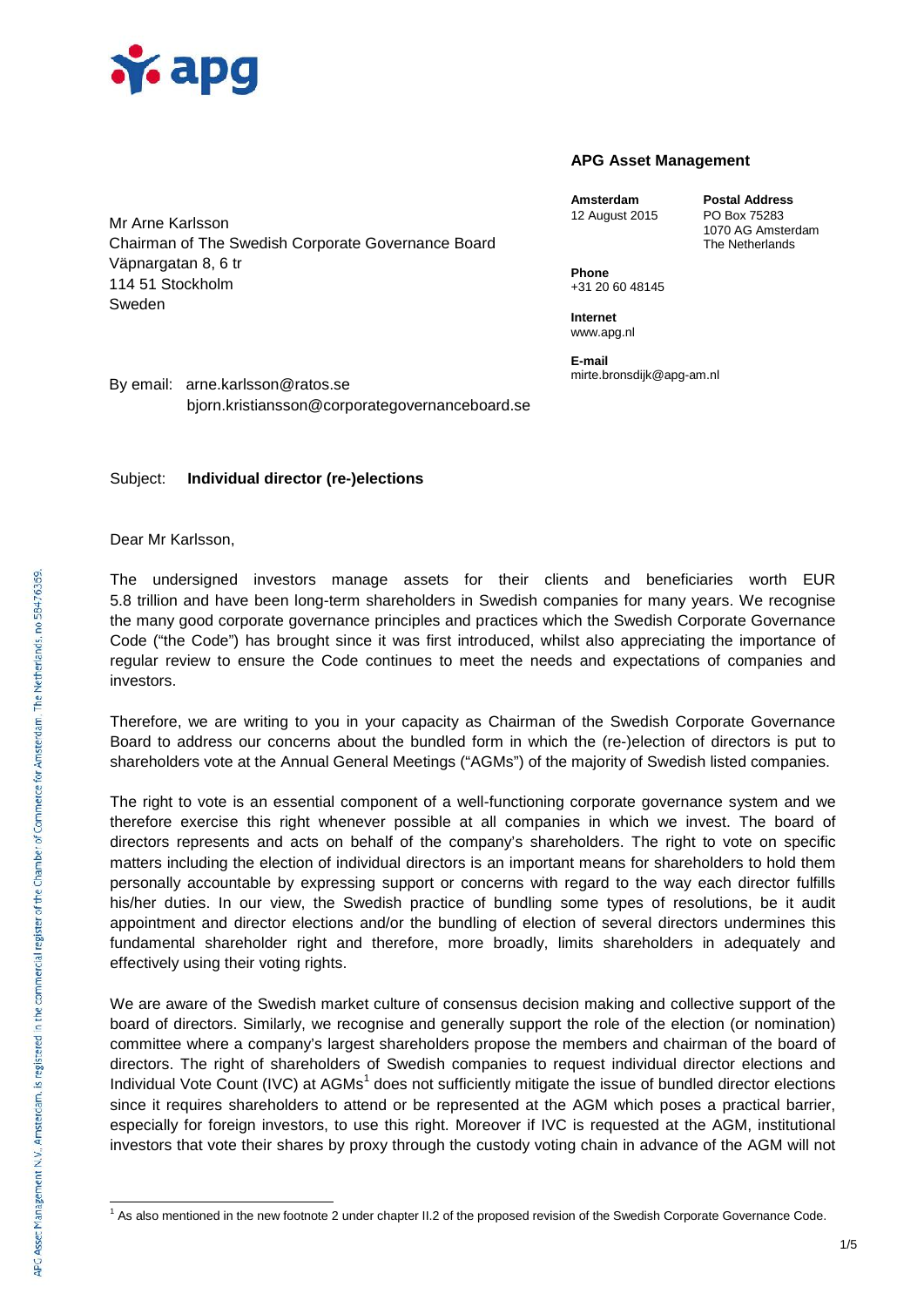

be able to submit their votes on the individual directors because their deadlines for proxy voting will have passed by then. Therefore in our view, IVC should be the standard and not the exception.

To our knowledge, there are no legal, regulatory or bylaw impediments that hinder Swedish companies from instituting a policy of IVC. Also, we note that the Code states that its main emphasis is on company boards in their role as central players in corporate governance and that it defines a norm for good corporate governance at a more ambitious level than the minimums specified in the Swedish Companies Act and other statutory regulation.

Based on the above considerations and to improve corporate governance standards in the Swedish market, we would like to encourage you to consider introducing a rule for Swedish listed companies in the Code to enable shareholders – voting either by proxy or in person – to submit their votes on the individual election of the members of the board of directors at the earliest opportunity. Similarly, we contacted a number of our Swedish investee companies urging them to institute a policy of individual director elections.

In our view the Swedish Corporate Governance Board can send a strong signal that it recognises and supports global corporate governance best practices and improve the ability of investors in Swedish companies to exercise their rights as shareholders. Furthermore, allowing shareholders of Swedish listed companies to vote on the individual election of directors will improve Swedish corporate governance standards and increase the attractiveness of the Swedish market for foreign investors.<sup>2</sup>

If this is of interest, we would welcome an opportunity to exchange views and to discuss this matter and the strategic ambitions of the Swedish Corporate Governance Board in the context of good governance.

For any questions about this letter or to arrange a follow up, please contact Mirte Bronsdijk on mirte.bronsdijk@apg-am.nl or +31 (0)20 604 8145.

Yours sincerely,

Claudia Kruse Managing Director Governance & Sustainability APG Asset Management N.V. The Netherlands

 $M.\mu$ 

Nathan Leclercq Head of Corporate Governance Aviva Investors United Kingdom

 $2$  Foreign investors currently hold on average about 40% of the shares of listed Swedish companies.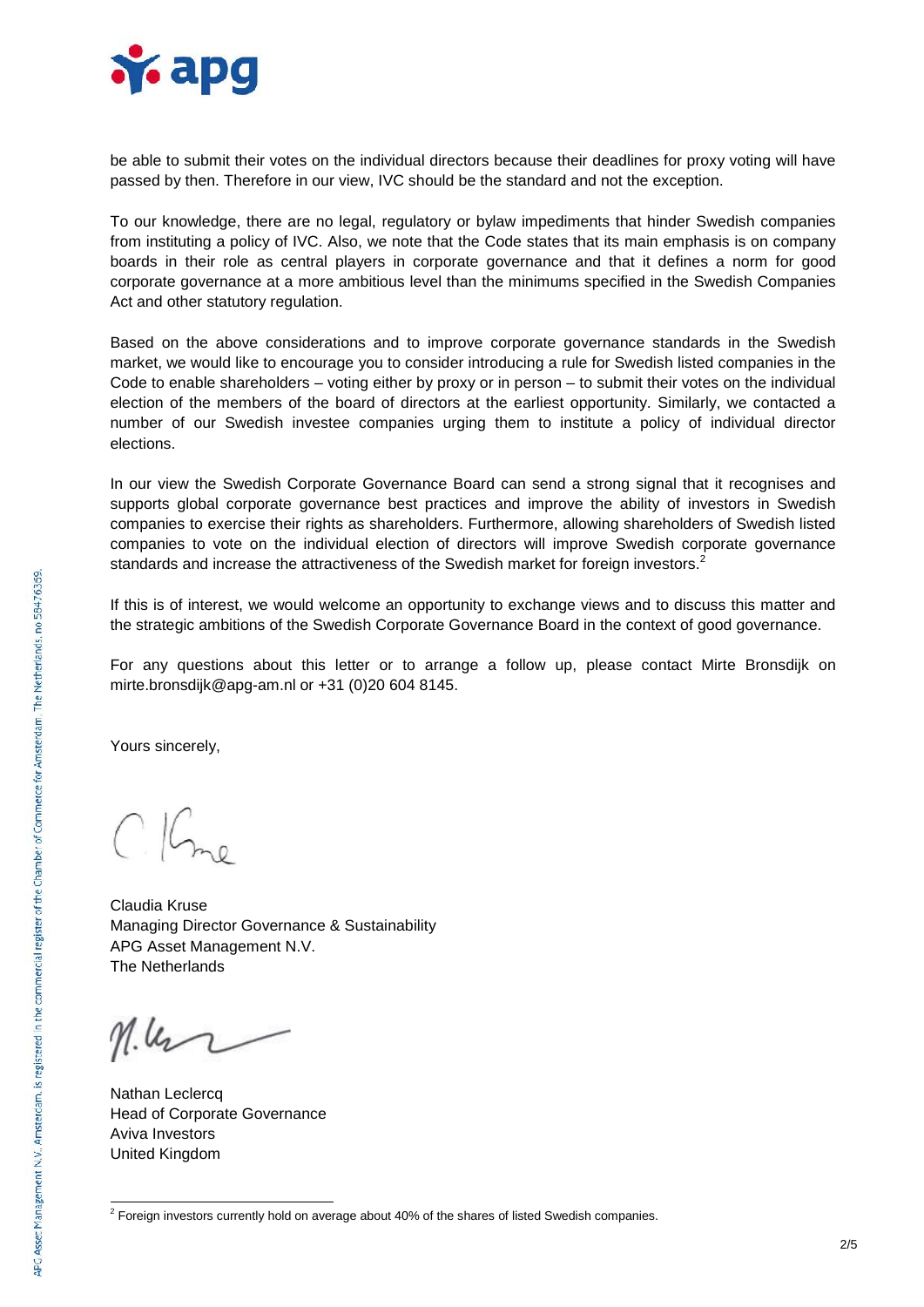

Mott Christensen

Matt Christensen Global Head of Responsible Investment AXA Investment Managers United Kingdom

Kalina Lazarova Associate Director, Governance and Sustainable Investment BMO Global Asset Management (EMEA) *(Formerly F&C Investments)* United Kingdom

Arefighter

Anne Simpson Investment Director, Global Governance CalPERS USA

Pu hards

Iain Richards Head of Responsible Investment, EMEA Columbia Threadneedle Investments United Kingdom

Trely William

Trelawny Williams Head of Corporate Finance Fidelity Worldwide Investment United Kingdom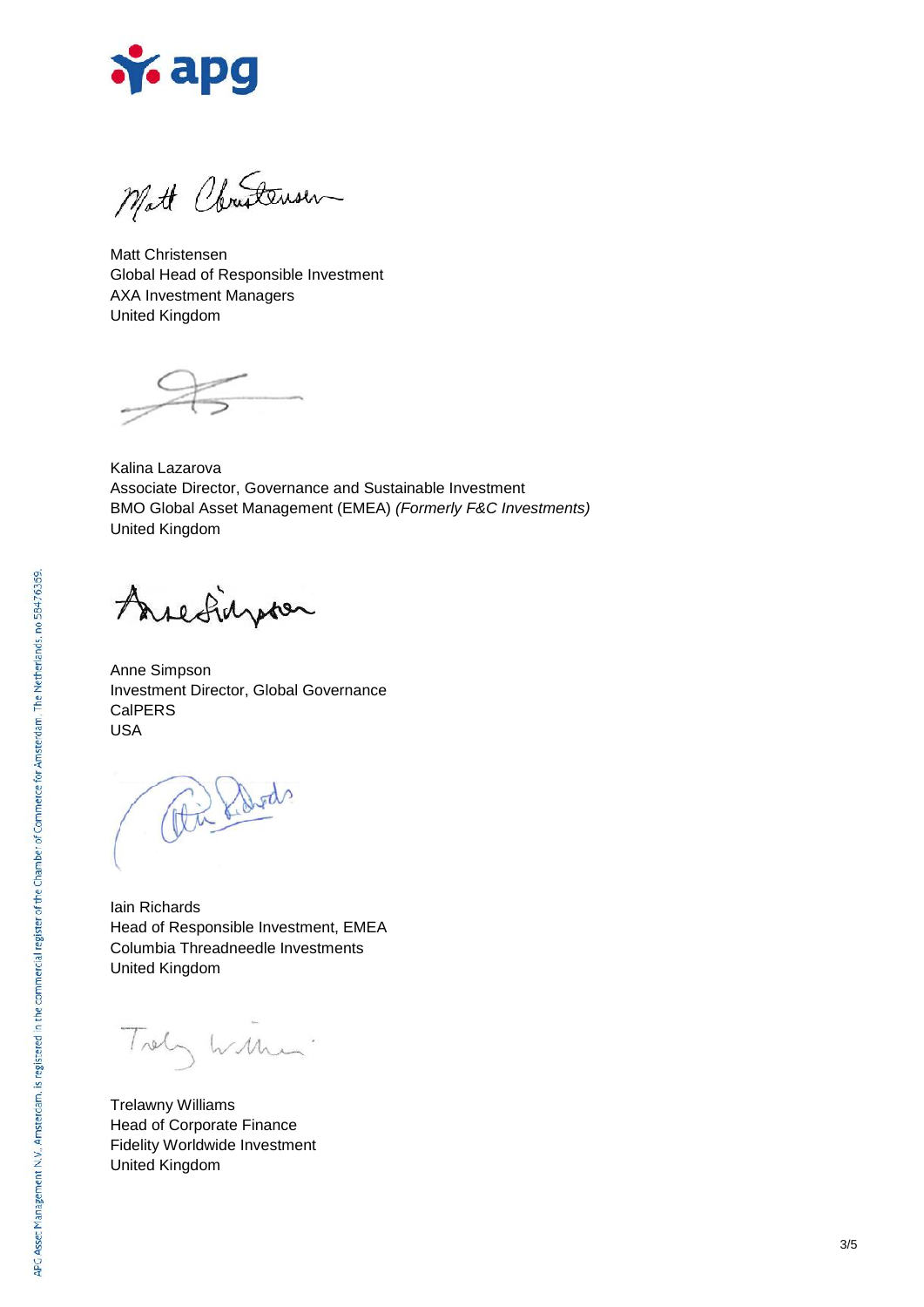

WithPfblig

Michael P. McCauley Senior Officer, Investment Programs & Governance Florida State Board of Administration (SBA) USA

Sacha Sadan Director of Corporate Governance Legal & General Investment Management (LGIM) United Kingdom

Marcel Jeucken Managing Director Responsible Investment PGGM The Netherlands

Frank Convicts

Frank Curtiss Head of Corporate Governance RPMI Railpen United Kingdom

Still Grand

Jessica Ground Global Head of Stewardship **Schroders** United Kingdom